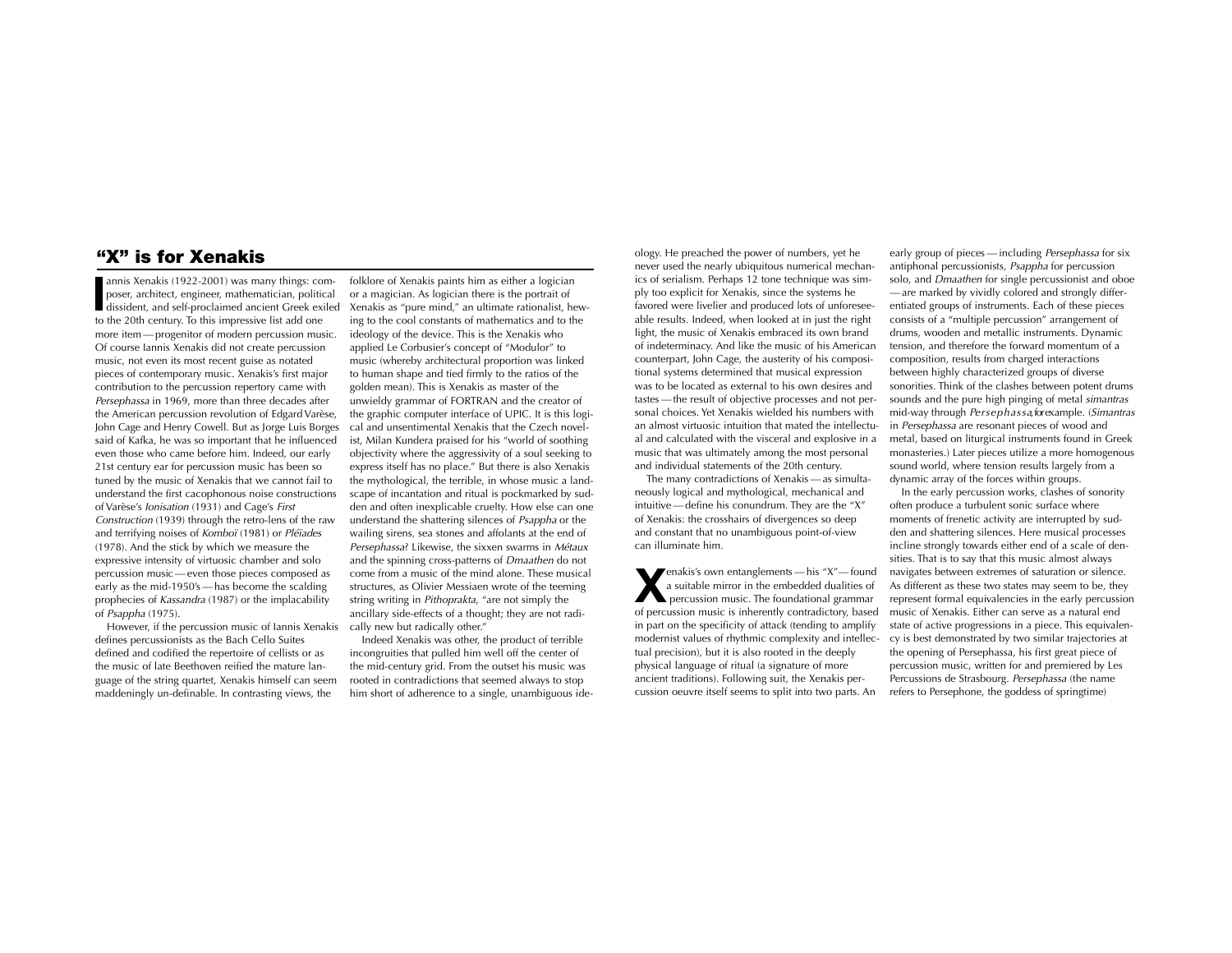opens with a brief chaotic rise and fall of drum tremolos and follows quickly with all six percussion ists performing interlocking rhythms to create a uni fied rhythmic field. As players break away one by one from the opening ensemble rhythm to play polyrhyth mic variations, a sense of temporal dissonance grows and eventually culminates in a chaotic six-part rhyth mic "cloud" (called nuage in the score). Here each player plays maximally dense and non-periodic rhythms to form a tempest of non-aligned notes. An almost identical trajectory follows immediately begin ning again with slow unison playing. Then, again, independent temporal pathways break away until each of the six players is following his or her tempo. However, this time when maximum density is achieved, the texture is suddenly broken by a lengthy silence. In each instance a unison arrival at saturation sound. or silence means that stability has been reached. However different the chaotic nuage may seem from the ominous silence, they have a critical quality in common: unity. Since all six players engage in shared behavior, the friction of "poly-structure" is absent. These behaviorally unified structures are therefore, in their essence, moments of repose.

A later generation of pieces, starting with Pléïades (1978), the second of two sextets Xenakis wrote for Les Percussions de Strasbourg, features, as we have noted, far greater homogeneity of sound. Pléïades includes movements of a single color each: Peaux for drums alone, Métaux for "sixxen," and Claviers for keyboard percussion instruments. Even Mélanges, a movement that mixes these colors, does so without provocation. The goal is peaceful coexistence among timbres rather than open warfare. Unlike the overt

clashes between sonic groups in Persephassa, friction in *Pléïades* is to be found as the result of problematized rhythmic and textural interactions within a given sound world. Note, for example, that the sounds of the *sixxen* ("six" for the six members of the ensemble and "xen" for Xenakis), an instrument that Xenakis conceived and built with the help of instrument maker Robert Hébrard, blend easily to form a uniform field of color but are consistently distinguished in the composition by variations of rhythm and texture. The *sixxen* used in this recording were designed and constructed by red fish blue fish member Brett Reed according to the composer's indications: each *sixxen* consists of 19 metal plates tuned micro-tonally relative to each other sixxen so that a unison passage produces a resonant, shimmering

Homogenous fields of instrumental color also mark Okho (1989), for a trio of djembes (West African hand drums) as well as Rebonds (1989) for a highly collated set of drums and wood blocks. The combative groups of instruments of Psappha and Persephassa are gone in these later works. Gone also are the sudden silences, but the polarity between unity and complexity is not. As in earlier pieces, moments of mobility are marked by "poly-structures," that is to say by the presence of a multiplicity of pitch, rhythmic or textural events at any given moment. On the other hand, repose is the result not of peacefulness but of unity. Nodal points of formal articulation in these pieces function as they did earlier via commonality of purpose. You have reached stasis when everyone is (or in the case of the solo piece *Rebonds,* when all of one's limbs are) engaged in the same task.

These entwined dualities—of unity and complexity, of poly- and monochromatic groups of instrumentsbecome further tangled in the four duos that Xenakis composed for single percussionist and another instrument. The Xenakis duos — all of which are present on this recording—prompt Janus-like compositional strategies that seek both to ameliorate the inherent differences of rhetoric between two very dissimilar instruments even as they rely heavily on precisely those differences for sonic vitality and formal articulation. In *Dmaathen* (1977) for oboe and percussion, a relatively rare usage by Xenakis of pitched percussion sounds in the form of a double-keyboard of vibraphone and xylorimba reaches across the gap between noise and tone to connect to the melodic potential of the oboe. And as a counterbalancing gesture the raucous, multi-phonic oboe writing meshes easily with the sonic volatility of percussion world. In *Komboï* (1981) and *Oophaa* (1989), two works for harpsichord and percussion written for Elisabeth Chojnacka and Sylvio Gualda, a single percussionist negotiates among flanking set-ups of instruments that present discrete sonic arrays not unlike a harpsichordist's choice of manuals and stops. The harpsichordist returns the volleys of dense percussion sonorities with hands-full of thickly scored chords. In K*assandra* (1987) for baritone voice and percussion, Xenakis draws on passages from "Agamemnon," in which Kassandra foresees her own death. However, Kassandra's prophecies are cursed: Apollo wooed Kassandra with the gift of prophecy, but when she failed to return his affections he punished her by rendering her true prophecies unbelievable to all who heard them. As a result, a chorus of the citizens of

Argos cannot interpret her warnings. Xenakis amplifies the disparity between being heard and being understood by announcing each successively impassioned vocal foretelling with an ever more vigorous tattoo of drumming. However, no amount of sound is sufficient to convey the message. The identification between voice and percussion is complete as Kassandra, the most famous seer of the ancient world, and her contemporary doppelganger a percussionist with a thunderous arsenal of drums and woodblocks, remain unheeded, effectively (if deafeningly) mute.

**I**t is not an exaggeration to say that for many con- temporary percussionists learning how to play has meant learning how to play the music of Iannis Xenakis. In fact if there is a nascent performance practice in the realm of new percussion music it is deeply indebted to the music of Xenakis. Does a new piece pose problems of multiple layers of rhythmic and sonic material? Look to the overlaid instrumental and rhythmic groupings of Psappha for a directory of solutions. Or in my recent experience, when John Luther Adams's The Mathematics of Resonant Bodies highlighted the relationship between local volatility of rhythm and large-scale formal stability in a multimovement work, I found that the indispensable model at hand was *Pléïades*.

The works are powerful archetypes, but even the stories surrounding these works have become legendary. Some of the stories are informative: there is Xenakis with Sylvio Gualda scouring the construction site of the Centre Pompidou for the junk metal Gualda would need for Psappha. Some are heroic: there are Les Percussions de Strasbourg rehearsing by moon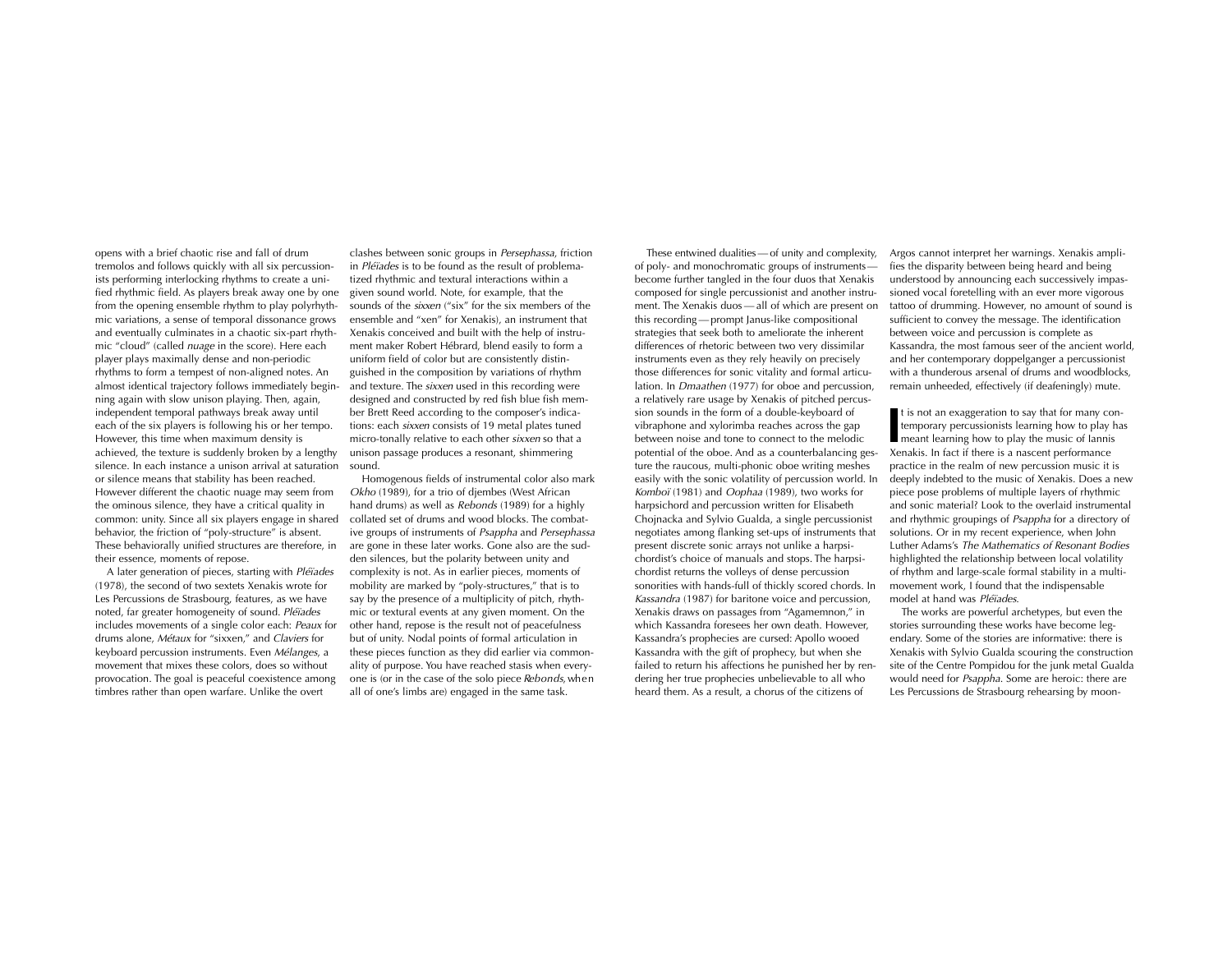light through the night before the outdoor premiere of Persephassa at the Festival of Chiraz-Persepolis in Iran because the sweltering September heat made their scheduled daytime rehearsals impossible. Other stories are whimsical: there is Morton Feldman winking at Xenakis over a plate of chicken wings after a performance in Buffalo, and suggesting that Xenakis's conversation partners at that moment, the oboist Nora Post and the percussionist Jan Williams, could use a new duo piece.

These are the legends. However, the stories that percussionists talk about with each other do not deal with anecdotes, but rather with the nuts and bolts of the practical performance problems. Some of the biggest of those problems—and to me the moments that most outline the "Xenakis-ness" of these pieces'' involve the many impossible passages in this music. (Although one is tempted to muse along with Aki Takahashi who once wondered, if Xenakis's music were truly "impossible," why so many of us are playing it.) But the impossibilities are really there: they can be found at the end of Psappha with Xenakis's indication that each of the many simultaneously sounding notes is to receive three strokes. The resulting music at its most dense would have a single percussionist playing as many as 25 strokes per second on a group of instruments dispersed widely in space. Try it in a spare moment, but have a good breakfast first. Or in *Rebonds B* imagine the problems involved in executing a two-part line on woodblocks: one part is a 16th note passage with grace notes and the other a continuous tremolo. These are not simply passages of extreme difficulty—there are plenty of those also. No, in almost every piece there is a small patch that

is truly physically impossible…or nearly so. And importantly, each of the impossible passages (think also about the acceleration at the end of Persephassa or some of the double-keyboard writing of Dmaathen) coincides with a moment of maximum impact in the composition. The impossible music defines the space where the two tangents of Xenakis meet—the center point of his "X"—where a sophisti cated rational process in the form of a poly-structural compositional moment meets the maximum of unified physical and emotional energy in performance. These instances call for extreme inventiveness on thepart of the performer. Since Psappha allows the percussionist to choose an individualized set of instruments, some players have constructed special "sandwiched" instrument pairings that allow the stick to strike a surface on both the upstroke and downstroke in order to double the density of a tremolo. Other players simply play at their maximum speed and seek to lend a rhetorical emphasis to the passage. In another kind of decision, we at red fish blue fish decided to exercise the full potential of the recording studio by creating four separate layers of overdubbed materials to construct the end of our recording of Persephassa, creating perhaps the first chance ever to hear exactly what Xenakis actually wrote.

Whatever the solution, the attempt to play a truly impossible passage will, by definition, fail. A reasonable question follows: why did Xenakis compose music where failure is assured in the performance of passages of music with great emotional impact and compositional importance? Part of the answer lies in what you mean by failure. Each impossible passage forces a player to deal with the unknown —to leave

the secure boundaries of a score behind and find an inventive and personal solution to an intractable problem. By doing so a performer necessarily combines the real with the imagined, the feasible with the fantastical. In every performance that I know, these are the moments of transcendence: they are fleeting glimpses of expressive fragility in the midst of the irrefutable Xenakis plan. And, while no solution corresponds exactly to indications in the score, each approaches the pulsating membrane of exchange between the living, momentary, idiosyncratic forces of performance and the solid, calculated, permanent qualities of composition. In this light these are not moments of failure, but of grace. These are un-definable moments, suspended between flatfooted and unambiguous options on either side — neither the wild effusions of straightforward virtuosity nor the self-conscious constructions of modern music. They are in fact transcendental in the way of all great music, perched unsteadily— as Xenakis was himself — at the very edge of the unknown.

—Steven Schick

# **BIOGRAPHIES**

# **John Mark Harris**

John Mark Harris plays an eclectic range of keyboard music from the Renaissance to the present day. He holds degrees in performance from the University of California at San Diego, the New England Conservatory, and the University of South Florida; his teachers included Robert Helps, Aleck Karis, and Stephen Drury. He has appeared as soloist at the Salzburg and Donaueschingen Festivals (with the

Southwest German Radio Symphony), the L.A. Philharmonic's Green Umbrella Series, Summerfest La Jolla, the Summer Institute for Contemporary Piano Performance in Boston, and the Festival Internacional de Historia de la Mùsica in Mexico, and has given solo recitals in Poland, Scotland, the Netherlands,

and Germany. He has received sponsorship from Fondazione Giorgio Cini, the City of Poznan, the Abby Whiteside Foundation, the Yvar Mikhashoff Trust for New Music, and the Hillsborough County Arts Council. The Boston Globe referred to his playing as "forceful...finely shaded"; the Edinburgh Scotsman called his recital, featuring Ives' Concord Sonata, a "stunning performance"; andante.com cited his "exquisite touch and sensitivity"; and his performance Xenakis' *Evryali* was hailed as "astonishing" by the 20th Century Music Journal.

#### **Aiyun Huang**

Aiyun Huang was winner of the First Prize as well as the Audience Award (Prix du Public) at the 2002 Geneva International Music Competition; the first prize in percussion has been awarded only three times in the competition's history. She has appeared at the Weill Recital Hall of the Carnegie Hall, Los Angeles Philharmonic Orchestra's Green Umbrella Series, LACMA Concert Series, Holland Festival, Victoria Hall in Geneva, Agora Festival in Paris, rESOund Festival, Banff Arts Festival, 7éme Biennale d. Art Contemporaine de Lyon, Vancouver New Music Festival, CBC Radio, La Jolla Summerfest, Musik 3, The Old Globe Theater, Scotia Festival, Centro Nacional Des Las Artes in Mexico City, and National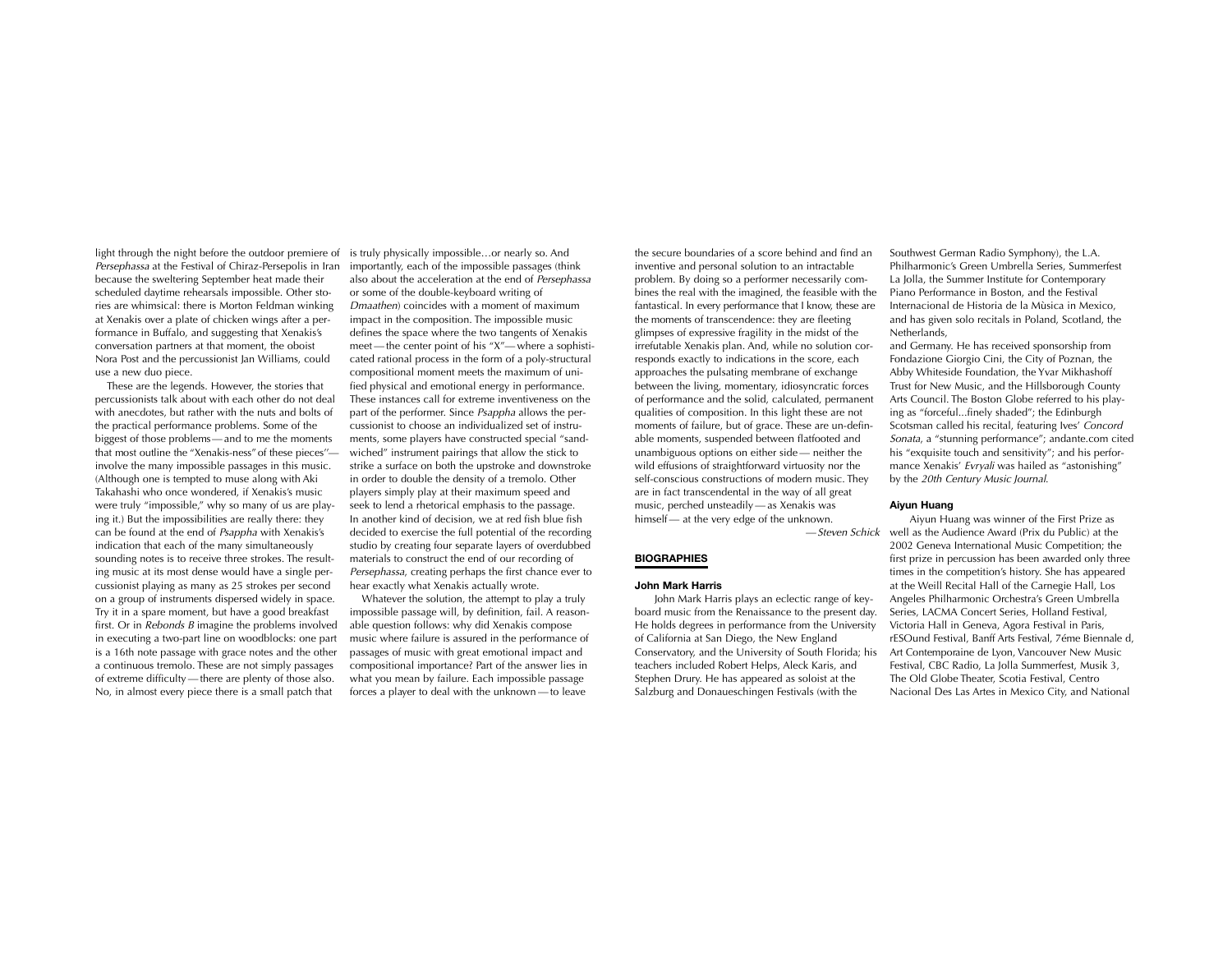Concert Hall and Theater in Taipei. She performs regularly with Toca Loca, a group dedicated to expanding the possibilities of contemporary music. A European solo tour in the fall of 2004 included cities of Geneva, Lyon, Paris, Katowice, Budapest, Bratislava, and Milan.

Ms. Huang has commissioned new works fromnumerous composers including: British composer Michael Finnisey, Canadian composers Rose Bolton, Inouk Demers, Chris Paul Harman, Alice Ho, David Jaeger, Gary Kulesha and Heather Schmidt; American composers Rick Burkhardt, Sean Griffin, Derek Keller, Chris Mercer and Erik Ulman; Taiwanese composers Kuei-Ju Lin and Chia-Lin Pan.

Born in Taiwan, Ms. Huang immigrated to Canada when she was seventeen where she pursued her studies in percussion with members of Nexus. She holds a Bachelor of Arts degree with honors from the University of Toronto, a Premier Prix from Conservatoire Nationale de Région de Rueil-Malmaison in France, a MA and a DMA degree from the University of California, San Diego. Between 2004 and 2006, she was a Faculty Fellow at the University of California, San Diego. Currently, she is the Chair of the Percussion Area at the McGill University in Montreal, Canada.

## **Philip Larson**

Basso-baritone vocalist Philip Larson has performed avant garde music at concert halls in New York, Chicago, Los Angeles, Paris, London, Tokyo, Munich, Lisbon, and Warsaw. He has been a featuredsoloist with the Ensemble Intercontemporain in Paris, the Cleveland Chamber Symphony, and SONOR-the

resident new music ensemble at U.C. San Diego, where Larson is a professor of music.

You can hear Larson on CDs featuring compositions by Robert Erickson, Kenneth Gaburo, Will Ogdon, Roger Reynolds, and Iannis Xenakis, as well as other contemporary "new music."

Larson is one-half of [THE], a performance/ composition duo formed in 1977 with fellow U.C. San Diego faculty member Ed Harkins (trumpet). At UCSD, Larson frequently performs with percussionist Steven Schick in the university's new music ensemble SONOR, as well as in the resident percussion ensemble red fish blue fish.

# **Jacqueline Leclair**

Oboist Jacqueline Leclair, one of the United States' foremost interpreters of new music, resides in New York City and is a member of Alarm Will Soundand Sequitur. She has presented solo and chamber music concerts throughout the United States and Europe, and can frequently be heard performing with New York City ensembles such as Sospeso, Ensemble 21 and Carnegie Hall's Zankel Band.

Ms. Leclair specializes in the study and performance of new music. She has premiered many works and regularly presents classes in contemporary music and its techniques at schools such as UCLA, the Eastman School of Music, Brigham Young University, the North Carolina School for the Arts and the University of California San Diego. She is faculty at Montclair State University, Hofstra University and Mannes College.

Ms. Leclair has recorded extensively, receiving critical acclaim in particular for her premiere recording of Roger Reynolds' Summer Island. Luciano Berio's "Sequenza VIIa Supplementary Edition by Jacqueline Leclair" is published by Universal Edition Vienna, and her recording of the work is on Mode #161/3, Berio: The Complete Sequenzas (2006).

The *New York Times* has reviewed Ms. Leclair's performances as "astonishing" and as having "electrifying agility," and the *New Yorker* has referred to Ms. Leclair as "lively" and "wonderful."

Ms. Leclair studied at the Eastman School ofMusic and SUNY Stony Brook where she earned a Bachelor of Music, Performer's Certificate, Master of Music and Doctorate of Musical Arts. Her teachersincluded Richard Killmer and Ronald Roseman.

### **red fish blue fish**

red fish blue fish is the resident percussion ensemble of the University of California, San Diego. The group functions as a laboratory for the development of new percussion techniques and music, and has toured widely. Its concerts have included Lincoln Center and the Henry Street Settlement in New York City as a part of two Bang on a Can marathon concerts, the Agora Festival (Paris), the Los Angeles Philharmonic's Green Umbrella Series, the Centro des Bellas Artes in Mexico City, and the Percussive Arts Society International Convention. In addition the group offers a regular series at the University of California, San Diego. red fish blue fish has recorded for John Zorn's Tzadik label.

#### **Steven Schick**

Steven Schick was born in Io wa and raised in a farming family. For the past thirty years he has cham-

pioned contemporary percussion music as a per former and teacher. He studied at the University of Iowa and received the Soloists Diploma from the Staatliche Hochschule für Musik in Freiburg, Germany. Steven Schick has commissioned and premiered more than one hundred new works for percussion and has performed these pieces on major concert series such as Lincoln Center's Great Performers andthe Los Angeles Philharmonic's Green Umbrella concerts as well as in international festivals including Warsa w Autumn, the BBC Proms, the Jerusalem Festival, the Holland Festival, the Stockholm International Percussion Event and the Budapest Spring Festival among many others. He has recorded many of those works for SONY Classical, Wergo, Point, CRI, Neuma, Cantaloupe and Mode Records. He has been regular guest lecturer at the Rotterdam Conser-vatory, and the Royal College of Music in London. Schick is Professor of Music at the University of California, San Diego and Lecturer in Percussion at the Manhattan School of Music. Schick was the percussionist of the Bang on a Can All-Stars of New York City from 1992-2002. From 2000 to 2004, he served as Artistic Director of the Centre International dePercussion de Genève in Geneva, Switzerland. Steven Schick is the founder and Artistic Director of the percussion group, red fish blue fish.

In 2006 Schick released two important publications. His book on solo percussion music, The Percussionist's Art: Same Bed, Different Dreams, was published by the University of Rochester Press. His recording of The Mathematics of Resonant Bodies by John Luther Adams was released by Cantaloupe.